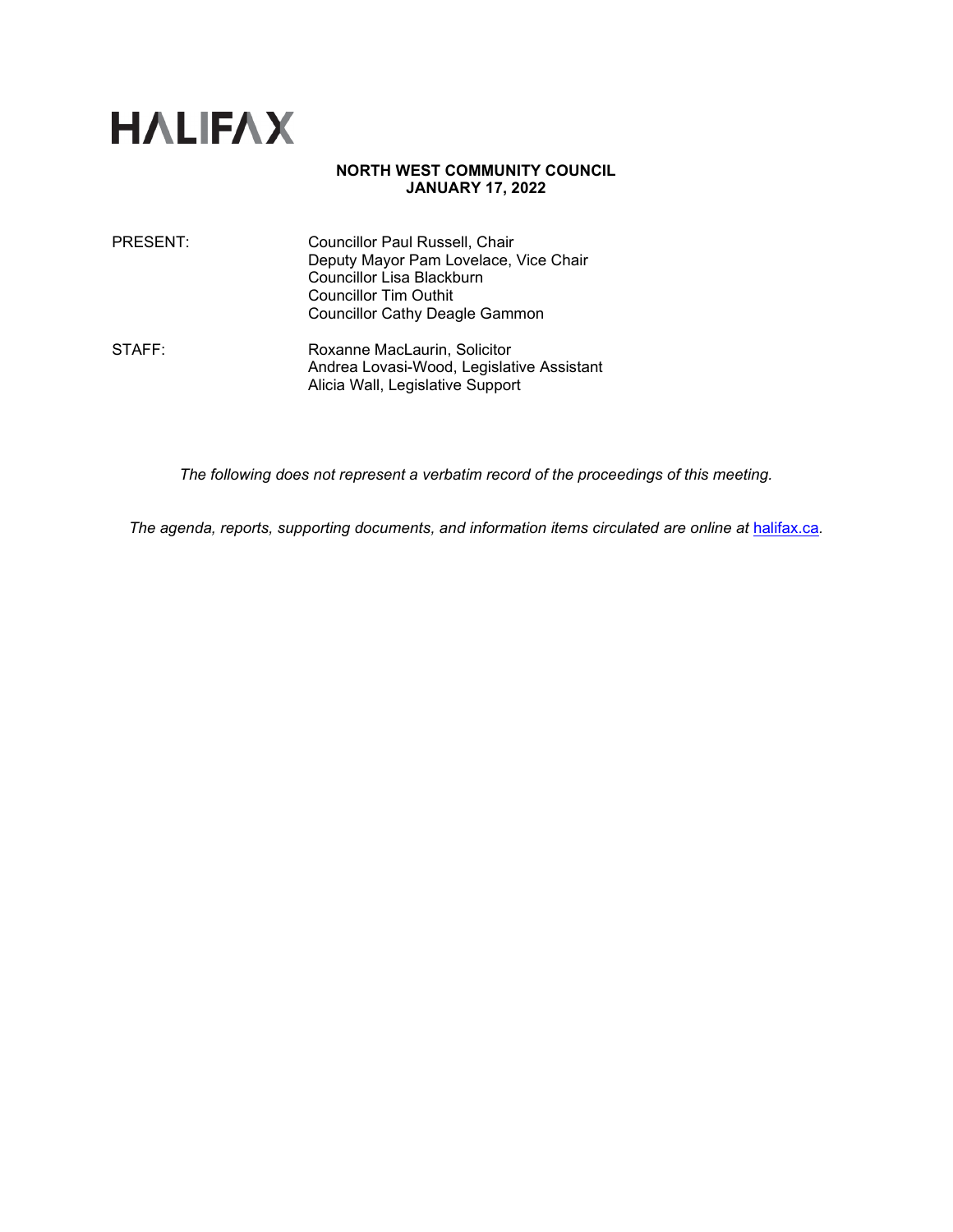*The meeting was called to order at 6:02 p.m., Community Council moved into an In Camera (In Private) session at 7:46 p.m., and reconvened to public session at 7:58 p.m. Community Council adjourned at 8:22 p.m.*

# **1. CALL TO ORDER**

The Chair called the meeting to order at 6:02 p.m.

## **2. APPROVAL OF MINUTES – December 13, 2021**

MOVED by Councillor Deagle Gammon, seconded by Deputy Mayor Lovelace

**THAT the minutes of December 13, 2021 be approved as circulated.**

## **MOTION PUT AND PASSED.**

# **3. APPROVAL OF THE ORDER OF BUSINESS AND APPROVAL OF ADDITIONS AND DELETIONS**

Additions: None

Deletions: None

MOVED by Deputy Mayor Lovelace, seconded by Councillor Blackburn

**THAT the Order of Business be approved as presented.**

## **MOTION PUT AND PASSED.**

**4. BUSINESS ARISING OUT OF THE MINUTES – NONE 5. CALL FOR DECLARATION OF CONFLICT OF INTERESTS – NONE 6. MOTIONS OF RECONSIDERATION – NONE 7. MOTIONS OF RESCISSION – NONE 8. CONSIDERATION OF DEFERRED BUSINESS – NONE 9. NOTICES OF TABLED MATTERS – NONE**

#### **10. HEARINGS 10.1 PUBLIC HEARINGS – 6:00 p.m. 10.1.1 Case 22218: Development Agreement for 32 Dutch Settlement Road, Lantz**

The following was before North West Community Council:

- Staff recommendation report dated November 3, 2021
- Staff presentation dated January 17, 2022
- Applicant presentation dated January 17, 2022

Claire Tusz, Planner II, Current Planning, presented Case 22218 which is an application to construct a new building and demolish two existing buildings on the site.

Public engagement was achieved through a Public Information Meeting held on August 7, 2019 and a mailout notification. A copy of the staff presentation is on file.

Tusz responded to questions of clarification from North West Community Council.

The Chair opened the Public Hearing and invited the applicant to come forward and address North West Community Council.

The hearing opened at 6:18 p.m.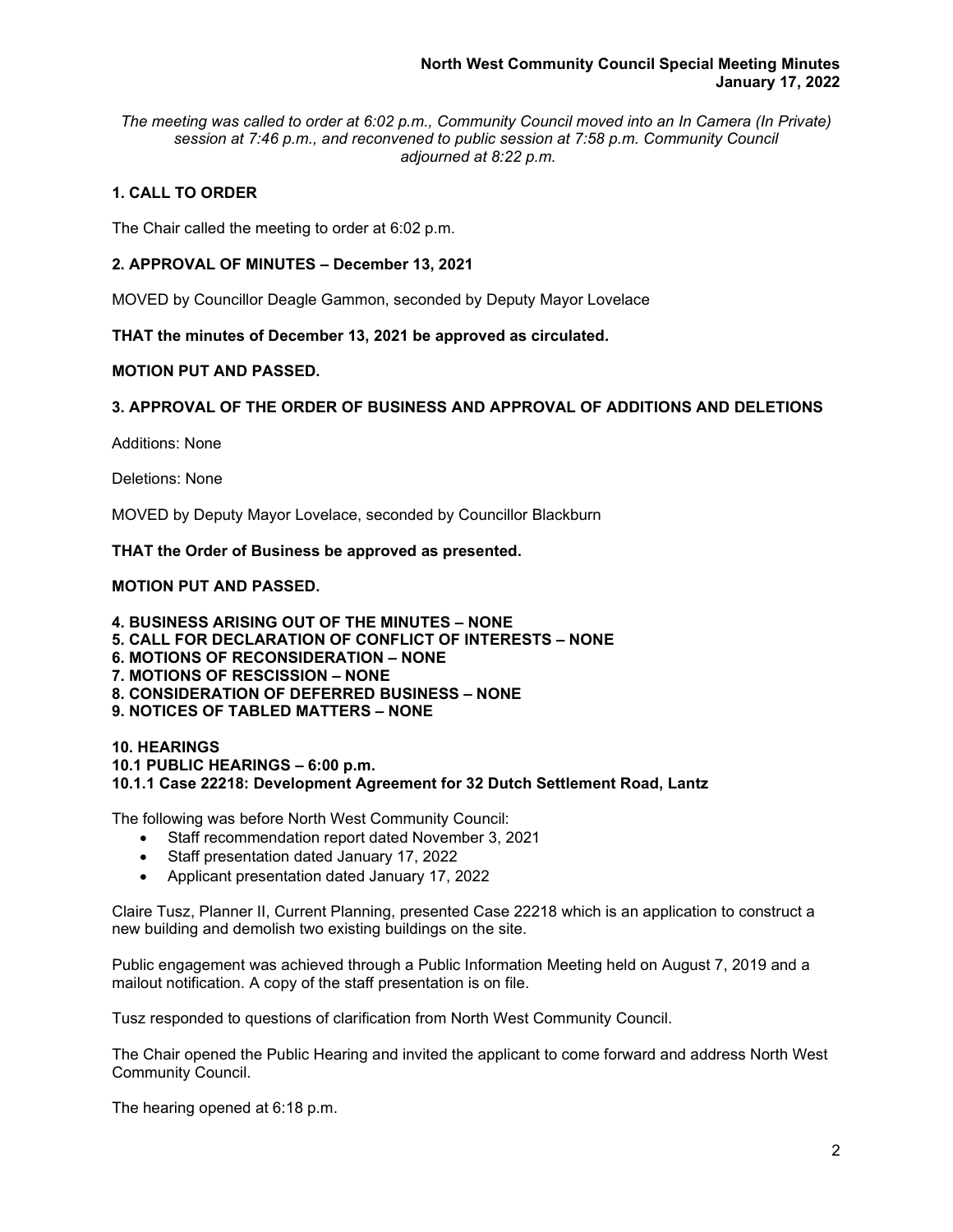**Margot Young,** on behalf of **Aim Kenny U-Pull** presented to North West Community Council indicating a salvage yard is operated on the site and the new building will improve the employee and public experience, improve the esthetics of the site, and accommodate work activities. It was also noted that all permits are up to date. A copy of the applicant presentation is on file.

The Chair reviewed the rules of procedure for public hearings and called for the registered speakers.

**Cecil Dixon, Enfield**, expressed support for the development and noted the current owner has made numerous improvements to the site and supports local firefighters with training and in various other ways.

MOVED by Deputy Mayor Lovelace, seconded by Councillor Deagle Gammon

## **THAT the public hearing be closed.**

## **MOTION PUT AND PASSED.**

The hearing closed at 6:37 p.m.

MOVED by Councillor Deagle Gammon, seconded by Councillor Outhit

## **THAT North West Community Council:**

**1. Approve the proposed development agreement, which shall be substantially of the same form as set out in Attachment A of the November 3, 2021 staff report; and**

**2. Require the development agreement be signed by the property owner within 240 days, or any extension thereof granted by Council on request of the property owner, from the date of final approval by Council and any other bodies as necessary, including applicable appeal periods, whichever is later; otherwise this approval will be void and obligations arising hereunder shall be at an end.**

## **MOTION PUT AND PASSED.**

#### **10.2 VARIANCE APPEAL HEARINGS 10.2.1 Case 23496: Appeal of Variance Refusal – 10 Shipyard Road, Bedford**

The following was before North West Community Council:

- Staff recommendation report dated December 29, 2021
- Staff presentation dated January 17, 2022
- Correspondence from Peter Dwyer and Serena Graham-Dwyer, Richard M. O'Brien and Gloria Sherman O'Brien, James Rea O'Hagan, John P Girard, Bruce MacCulloch and John Dobbs

Connie Sexton, Planner I, Current Planning, presented Case 23496, which is an application to construct a new dwelling to replace the existing boathouse. The applicant is requesting a 3-inch variance to minimum right side setback and a 4-foot variance to the minimum left side setback. This variance request was refused by the development officer. A copy of the staff presentation is on file.

Andrew Faulkner, Principal Planner/Development Officer, Current Planning responded to questions of clarification from North West Community Council with respect to access to the side of the new dwelling and the setting of precedents.

The Chair opened the variance hearing and reviewed the rules of procedure for variance hearings. The Chair invited the appellant to come forward and address North West Community Council.

The hearing opened at 6:58 p.m.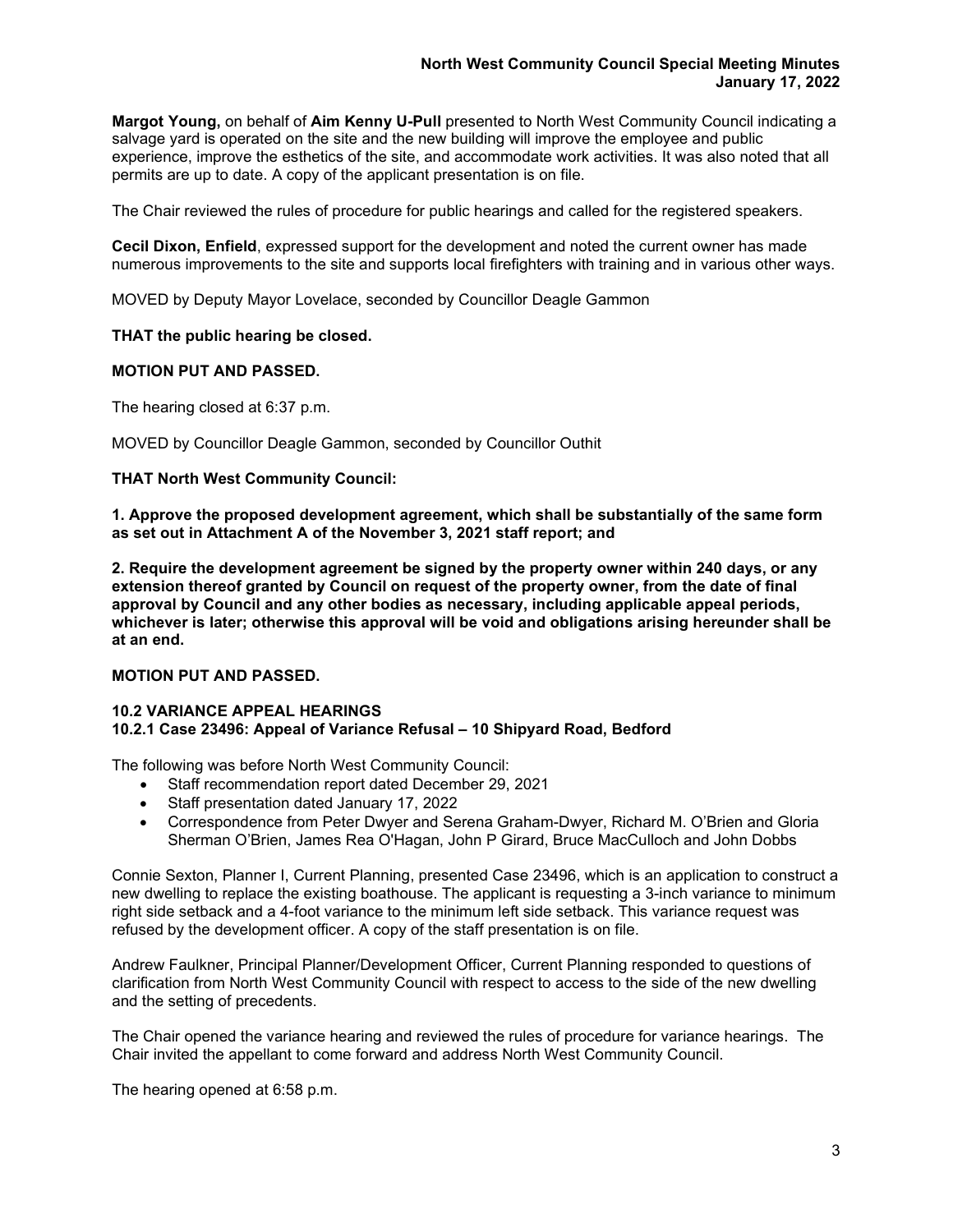**Micah Edelstein, Bedford,** on behalf of the appellant, presented to North West Community Council indicating the property is extremely narrow and is only about 20 feet wide. The existing building on the site has been used as a cottage for approximately 30 years. It was noted that the new building would be designed so the sides of the building do not need to be accessed.

MOVED by Councillor Outhit, seconded by Deputy Mayor Lovelace

## **THAT the variance hearing be closed.**

## **MOTION PUT AND PASSED.**

The hearing closed at 7:07 p.m.

Faulkner responded to questions of clarification from North West Community Council.

MOVED by Councillor Outhit, seconded by Deputy Mayor Lovelace

**THAT the appeal be allowed.**

## **MOTION PUT AND DEFEATED.**

#### **11. CORRESPONDENCE, PETITIONS & DELEGATIONS 11.1 Correspondence**

The Legislative Assistant noted that correspondence was received for items 10.2.1. This correspondence was circulated to North West Community Council.

For a detailed list of correspondence received refer to the specific agenda item.

# **11.2 Petitions - None 11.3 Presentations - None**

## **12. INFORMATION ITEMS BROUGHT FORWARD – NONE**

## **13. REPORTS 13.1 STAFF 13.1.1 Case 23532: Discharging Agreement and Amending Development Agreement for 636 Bedford Highway**

The following was before North West Community Council:

• Staff recommendation report dated November 29, 2021

MOVED by Councillor Outhit, seconded by Councillor Deagle Gammon

## **THAT North West Community Council:**

**1. Approve, by resolution, the proposed amending development agreement, which shall be substantially of the same form as set out in Attachment B of the November 29, 2021 staff report; and**

**2. Require the amending agreement be signed by the property owner within 240 days, or any extension thereof granted by Council on request of the property owner, from the date of final approval by Council and any other bodies as necessary, including applicable appeal periods, whichever is later; otherwise this approval will be void and obligations arising hereunder shall be at an end.**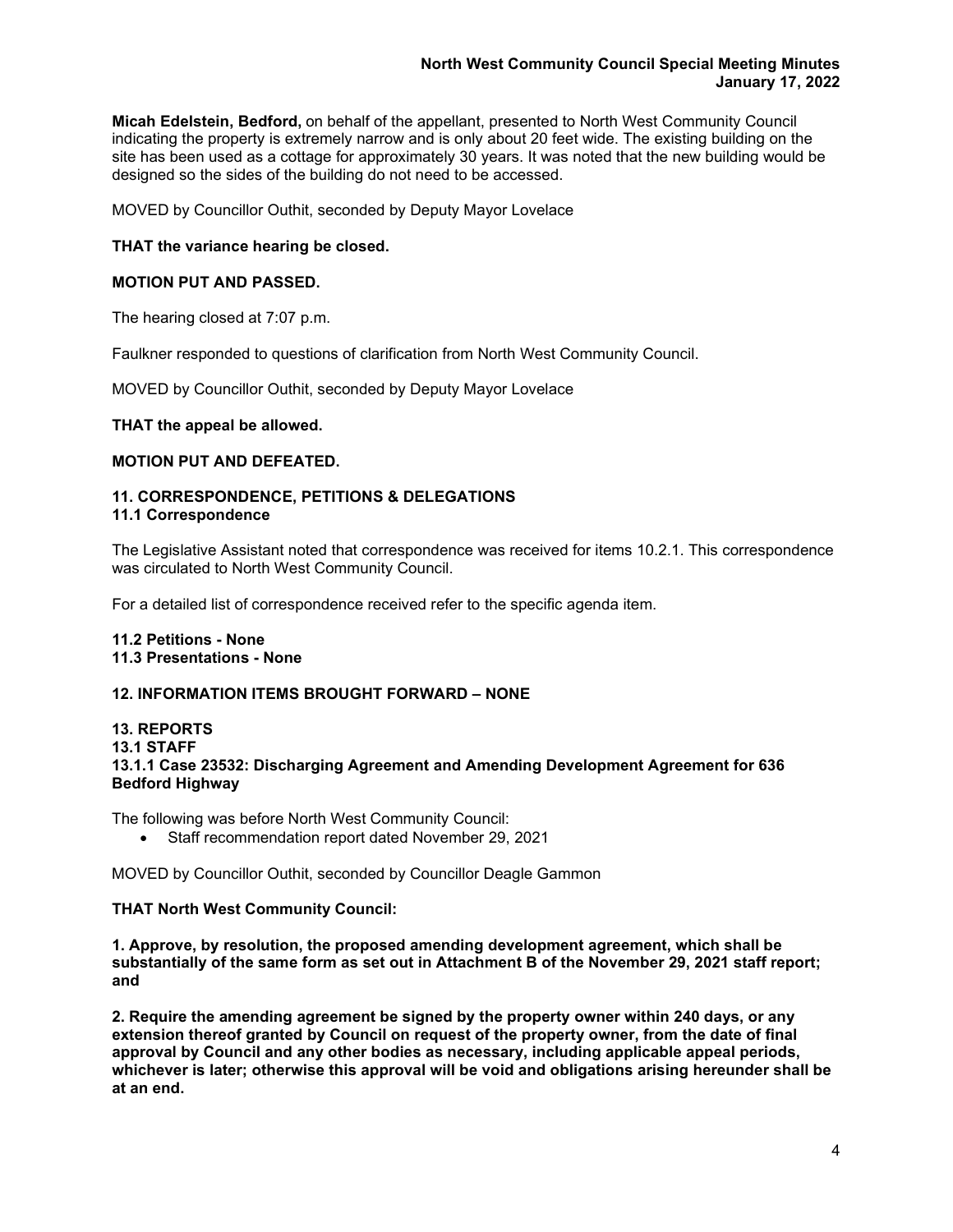## **MOTION PUT AND PASSED.**

#### **13.1.2 Case 23058: Development Agreement for vacant lot on Sackville Drive at Millwood Drive (PID 40109308), Middle Sackville**

The following was before North West Community Council:

• Staff recommendation report dated December 14, 2021

MOVED by Councillor Blackburn, seconded by Councillor Outhit

**THAT North West Community Council give notice of motion to consider the proposed development agreement, as set out in Attachment A of the December 14, 2021 staff report, to develop two multiple unit residential buildings on Sackville Drive, Middle Sackville and schedule a public hearing.**

## **MOTION PUT AND PASSED.**

## **13.1.3 Case 20110: Rezoning and Development Agreement for an Open Space Design Development along Windgate Drive, Beaver Bank**

The following was before North West Community Council:

• Staff recommendation report dated October 5, 2021

Thea Langille, Principal Planner, Current Planning responded to questions of clarification from Community Council with respect to the street connections to existing road reserves in neighbouring subdivisions and wastewater treatment.

MOVED by Deputy Mayor Lovelace, seconded by Councillor Outhit

## **THAT North West Community Council convene to In Camera (In Private).**

## **MOTION PUT AND PASSED.**

MOVED by Councillor Blackburn, seconded by Deputy Mayor Lovelace

## **THAT North West Community Council:**

**1. Approve the proposed development agreement, which shall be substantially of the same form as set out in Attachment B of the October 5, 2021 staff report; and** 

**2. Require that the development agreement be signed by the property owner within 240 days, or any extension thereof granted by Council on request of the property owner, from the date of final approval by Council and any other bodies as necessary, including applicable appeal periods, whichever is later; otherwise this approval will be void and obligations arising hereunder shall be at an end.**

## **MOTION PUT AND PASSED.**

## **13.2 MEMBERS OF NORTH WEST COMMUNITY COUNCIL - NONE 14. MOTIONS - NONE**

## **15. IN CAMERA (IN PRIVATE)**

## **Private and Confidential Information Items**

1. Private and Confidential In Camera (In Private) Information Report - re: Legal Matter